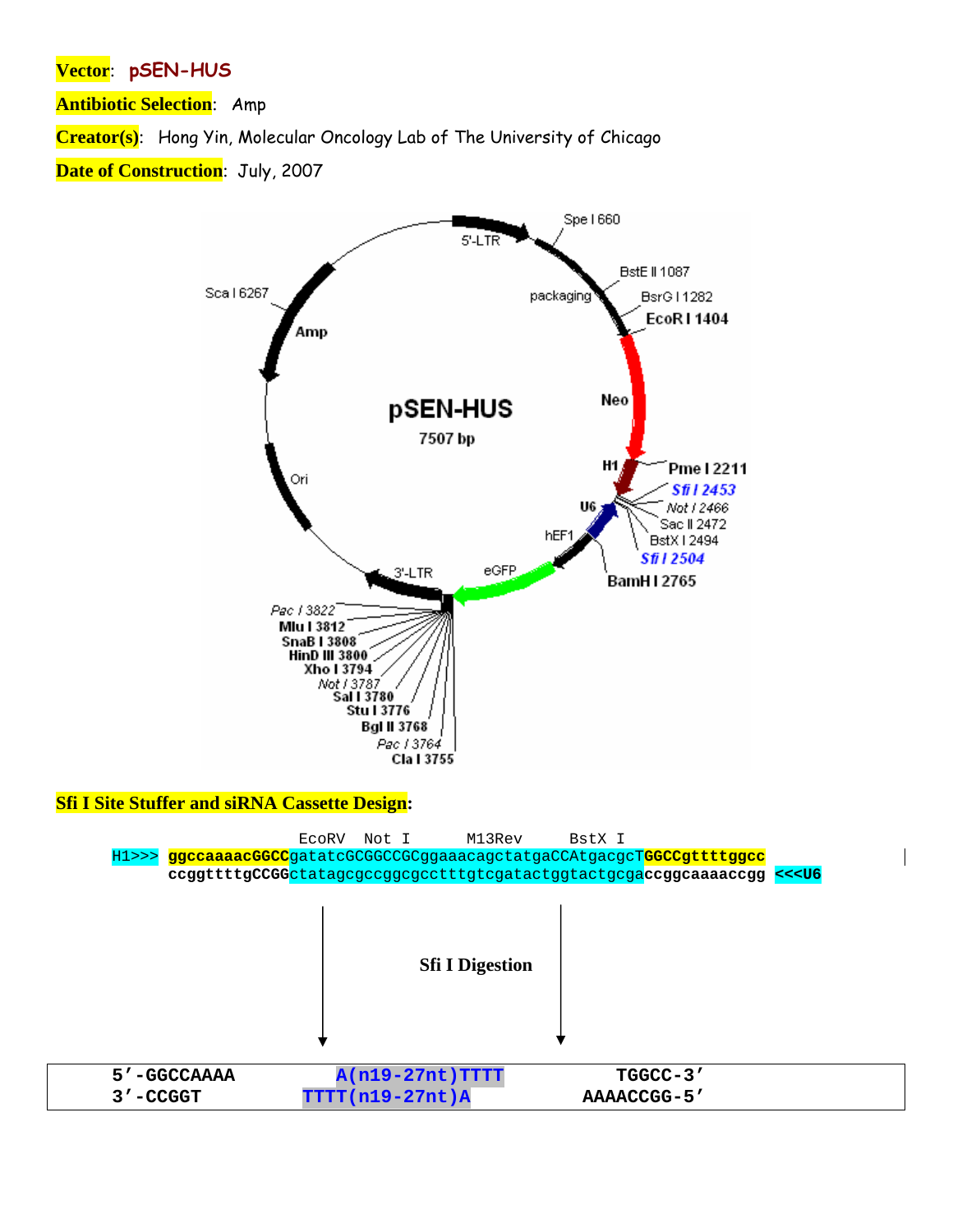## **pSEN-HUS Full-Length Sequence**

TGAAAGACCC CACCTGTAGG TTTGGCAAGC TAGCTTAAGT AACGCCATTT TGCAAGGCATGGAAAATACATAACTGAGAA TAGAGAAGTT AGATCAAGG TTAGGAACAGAGAGACAGCAGAATATGGGCCAAACAGGATATCTGTGGTAAGCAGTTCCTCCCCGGCTCAGGGCCAAGAACAGATGGTCCCCAGATGCGGTCCCGC CCTCAGCAGTTTCTAGAGAACCATCAGATGTTTCCAGGGTGCCCCAAGGACCTGAAATGACCCTGTGCCTTATTTGAACTAACCAATCAGTTCGCTTCTCGCTTCT GTTCGCGCGCTTCTGCTCCCCGAGCTCAATAAAAGAGCCCACAACCCCTCACTCGGCGCGCCAGTCCTCCGATAGACTGCGTCGCCCGGGTACCCGTATTCCCAAT AAAGCCTCTTG CTGTTTGCAT CCGAATCGTG GACTCGCTGA TCCTTGGGAG GGTCTCCTCAGATTGATTGACTGCCCACCTCGGGGGTCTTTCATTTGGAG GTTCCACCGA GATTTGGAGACCCCTGCCCA GGGACCACCGACCCCCCCGC CGGGAGGTAA GCTGGCCAGC GGTCGTTTCGTGTCTGTCTC TGTCTTTGTG CGTGTTTGTGCCGGCATCTAATGTTTGCGCCTGCGTCTGTACTAGTTAGCTAACTAGCTCTGTATCTGGCGGACCCGTGGTGGAACTGACGAGTTCTGAACACCCG GCCG CAACCCTGGG AGACGTCCCAGGGACTTTGGGGGCCGTTTTTGTGGCCCGACCTGAGGAAGGGAGTCGATGTGGAATCCGACCCCGTCAGGATATGTGGTT CTGGTAGGAGACGAGAACCT AAAACAGTTC CCGCCTCCGT CTGAATTTTTGCTTTCGGTT TGGAACCGAAGCCGCGCGTC TTGTCTGCTG CAGCGCTGCA GCATCGTTCT GTGTTGTCTC TGTCTGACTGTGTTTCTGTA TTTGTCTGAA AATTAGGGCC AGACTGTTAC CACTCCCTTAAGTTTGACCTTAGGTCACTG GAAAGATGTCGAGCGGATCG CTCACAACCA GTCGGTAGAT GTCAAGAAGAGACGTTGGGT TACCTTCTGC TCTGCAGAAT GGCCAACCTTTAACGTCGGA TGGCCGCGAGACGGCACCTT TAACCGAGAC CTCATCACCC AGGTTAAGAT CAAGGTCTTT TCACCTGGCCCGCATGGACA CCCAGACCAGGTCCCCTACA TCGTGACCTG GGAAGCCTTG GCTTTTGACCCCCCTCCCTG GGTCAAGCCCTTTGTACACC CTAAGCCTCC GCCTCCTCTT CCTCCATCCGCCCCGTCTCT CCCCCTTGAACCTCCTCGTTCGACCCCGCCTCGATCCTCCCTTTATCCAGCCCTCACTCCTTCTCTAGGCGCCG**GAATTC accatggcc** ATGATTGAACAAGATGG ATTGCACGCAGGTTCTCCGGCCGCTTGGGTGGAGAGGCTATTCGGCTATGACTGGGCACAACAGACAATCGGCTGCTCTGATGCCGCCGTGTTCCGGCTGTCAGCG CAGGGGCGCCCGGTTCTTTTTGTCAAGACCGACCTGTCCGGTGCCCTGAATGAACTGCAGGACGAGGCAGCGCGGCTATCGTGGCTGGCCACGACGGGCGTTCCTT GCGCAGCTGTGCTCGACGTTGTCACTGAAGCGGGAAGGGACTGGCTGCTATTGGGCGAAGTGCCGGGGCAGGATCTCCTGTCATCTCACCTTGCTCCTGCCGAGAA AGTATCCATCATGGCTGATGCAATGCGGCGGCTGCATACGCTTGATCCGGCTACCTGCCCATTCGACCACCAAGCGAAACATCGCATCGAGCGAGCACGTACTCGG ATGGAAGCCGGTCTTGTCGATCAGGATGATCTGGACGAAGAGCATCAGGGGCTCGCGCCAGCCGAACTGTTCGCCAGGCTCAAGGCGCGCATGCCCGACGGCGAGG ATCTCGTCGTGACCCATGGCGATGCCTGCTTGCCGAATATCATGGTGGAAAATGGCCGCTTTTCTGGATTCATCGACTGTGGCCGGCTGGGTGTGGCGGACCGCTA TCAGGACATAGCGTTGGCTACCCGTGATATTGCTGAAGAGCTTGGCGGCGAATGGGCTGACCGCTTCCTCGTGCTTTACGGTATCGCCGCTCCCGATTCGCAGCGC ATCGCCTTCTATCGCCTTCTTGACGAGTTCTTCTGA

**gtttaaac**agcttaattcgaacgctgacgtcatcaacccgctccaaggaatcgcgggcccagtgtcactaggcgggaacacccagcgcgcgtgcgccctggcaggaagatgg ctgtgagggacaggggagtggcgccctgcaatatttgcatgtcgctatgtgttctgggaaatcaccataaacgtgaaatgtctttggatttgggaatcttataagttctgta tgagaccacagatc**ggcc**aaaac**ggcc**gatatcGCGGCCGCggaaacagctatgaCCAtgacgcT**ggcc**gtttt**ggcc**tcctttccacaagatatataaagccaagaaatcg aaatactttcaagttacggtaagcatatgatagtccattttaaaacataattttaaaactgcaaactacccaagaaattattactttctacgtcacgtattttgtactaata tctttgtgtttacagtcaaattaattctaattatctctctaacagccttgtatcgtatatgcaaatatgaaggaatcatgggaaataggccctcttcctgcccgacctt**gga tcc**gga tct gcgatCGCTCCGGTGCCCGTCAGTGGGCAGAGCGCACATCGCCCACAGTC

CCCGAGAAGTTGGGGGGAGGGGTCGGCAATTGAACCGGTGCCTAGAGAAGGTGGCGCGGGGTAAACTGGGAAAGTGATGTCGTGTACTGGCTCCGCCTTTTTCCCGAGGGTG GGGGAGAACCGTATATAAGTGCAGTAGTCGCCGTGAACGTTCTTTTTCGCAACGGGTTTGCCGCCAGAACACAGCTGt**CTAGC**GCTACCGGTCGCCACC**atg**gtgagcaagg gcgaggagctgttcaccggggtggtgcccatcctggtcgagctggacggcgacgtaaacggccacaagttcagcgtgtccggcgagggcgagggcgatgccacctacggcaa gctgaccctgaagttcatctgcaccaccggcaagctgcccgtgccctggcccaccctcgtgaccaccctgacctacggcgtgcagtgcttcagccgctaccccgaccacatg aagcagcacgacttcttcaagtccgccatgcccgaaggctacgtccaggagcgcaccatcttcttcaaggacgacgactacaagacccgcgcgaggtgaagttcgagg gcgacaccctggtgaaccgcatcgagctgaagggcatcgacttcaaggaggacggcaacatcctggggcacaagctggagtacaactacaacagccacaacgtctatatcat ggccgacaagcagaagaacggcatcaaggtgaacttcaagatccgccacaacatcgaggacggcagcgtgcagctcgccgaccactaccagcagaacacccccatcggcgac ggccccgtgctgctgcccgacaaccactacctgagcacccagtccgccctgagcaaagaccccaacgagaagcgcgatcacatggtcctgctggagttcgtgaccgccgccg ggatcactctcggcatggacgagctgtactaa**tcgatttaattaaagatctaggcctgtcgacgcggccgcctcgagaagctttacgtaacgcgtttaattaaCGAT**AAAAT AAAAGATTTTATTTAGTCTCCAGAAAAAGGGGGGAATGAAAGACCCCACCTGTAGGTTTGGCAAGCTAGCTTAAGTAACGCCATTTTGCAAGGCATGGAAAATACATAACTG AGAATAGAGAAGTTCAGATCAAGGTTAGGAACAGAGAGACAGCAGAATATGGGCCAAACAGGATATCTGTGGTAAGCAGTTCCTGCCCCGGCTCAGGGCCAAGAACAGATGG TCCCCAGATGCGGTCCCGCCCTCAGCAGTTTCTAGAGAACCATCAGATGTTTCCAGGGTGCCCCAAGGACCTGAAATGACCCTGTGCCTTATTTGAACTAACCAATCAGTTC GCTTCTCGCTTCTGTTCGCGCGCTTCTGCTCCCCGAGCTCAATAAAAGAGCCCACAACCCCTCACTCGGCGCGCCAGTCCTCCGATAGACTGCGTCGCCCGGGTACCCGTGT ATCCAATAAACCCTCTTGCAGTTGCATCCGACTTGTGGTCTCGCTGTTCCTTGGGAGGGTCTCCTCTGAGTGATTGACTACCCGTCAGCGGGGGTCTTTCATGGGTAACAGT TTCTTGAAGTTGGAGAACAACATTCTGAGGGTAGGAGTCGAATATTAAGTAATCCTGACTCAATTAGCCACTGTTTTGAATCCACATACTCCAATACTCCTGAAATAGTTCA TTATGGACAGCGCAGAAGAGCTGGGGAGAATTAATTCGTAATCATGGTCATAGCTGTTTCCTGTGTGAAATTGTTATCCGCTCACAATTCCACACAACATACGAGCCGGAAG CATAAAGTGTAAAGCCTGGGGTGCCTAATGAGTGAGCTAACTCACATTAATTGCGTTGCGCTCACTGCCCGCTTTCCAGTCGGGAAACCTGTCGTGCCAGCTGCATTAATGA ATCGGCCAACGCGCGGGGAGAGGCGGTTTGCGTATTGGGCGCTCTTCCGCTTCCTCGCTCACTGACTCGCTGCGCTCGGTCGTTCGGCTGCGGCGAGCGGT ATCAGCTCAC TCAAAGGCGG TAATACGGTTATCCACAGAA TCAGGGGATAACGCAGGAAA GAACATGTGAGCAAAAGGCC AGCAAAAGGC CAGGAACCGT AAAAAGGCCGCGTTGCTGGC GTTTTTCCATAGGCTCCGCC CCCCTGACGA GCATCACAAA AATCGACGCTCAAGTCAGAG GTGGCGAAAC CCGACAGGACTATAAAGATACCAGGCGTTTCCCCCTGGAAGCTCCCTCGTGCGCTCTCCTGTTCCGACCCTGCCGCTTACCGGATACCTGTCCGCCTTTCTCCCTTCGGG AAGCGTGGCGCTTTCTCATA GCTCACGCTGTAGGTATCTCAGTTCGGTGTAGGTCGTTCGCTCCAAGCTGGGCTGTGTGCACGAACCCCCCGTTCAGCCC GACCGCTGCGCCTTATCCGG TAACTATCGT CTTGAGTCCA ACCCGGTAAGACACGACTTA TCGCCACTGGCAGCAGCCAC TGGTAACAGG ATTAGCAGAG CGAGGTATGT AGGCGGTGCT ACAGAGTTCTTGAAGTGGTG GCCTAACTACGGCTACACTA GAAGGACAGT ATTTGGTATC TGCGCTCTGCTGAAGCCAGT TACCTTCGGAAAAAGAGTTG GTAGCTCTTG ATCCGGCAAA CAAACCACCGCTGGTAGCGG TGGTTTTTTT GTTTGCAAGC AGCAGATTACGCGCAGAAAA AAAGGATCTCAAGAAGATCC TTTGATCTTT TCTACGGGGT CTGACGCTCA GTGGAACGAA AACTCACGTTAAGGGATTTT GGTCATGAGATTATCAAAAA GGATCTTCAC CTAGATCCTT TTAAATTAAAAATGAAGTTT TAAATCAATCTAAAGTATAT ATGAGTAAAC TTGGTCTGAC AGTTACCAATGCTTAATCAG TGAGGCACCT ATCTCAGCGA TCTGTCTATTTCGTTCATCC ATAGTTGCCTGACTCCCCGT CGTGTAGATA ACTACGATAC GGGAGGGCTTACCATCTGGC CCCAGTGCTGCAATGATACC GCGAGACCCACGCTCACCGG CTCCAGATTT ATCAGCAATA AACCAGCCAGCCGGAAGGGC CGAGCGCAGAAGTGGTCCTG CAACTTTATC CGCCTCCATC CAGTCTATTAATTGTTGCCG GGAAGCTAGA GTAAGTAGTT CGCCAGTTAATAGTTTGCGC AACGTTGTTGCCATTGCTAC AGGCATCGTG GTGTCACGCT CGTCGTTTGGTATGGCTTCA TTCAGCTCCGGTTCCCAACG ATCAAGGCGA GTTACATGAT CCCCCATGTTGTGCAAAAAA GCGGTTAGCTCCTTCGGTCC TCCGATCGTTGTCAGAAGTA AGTTGGCCGC AGTGTTATCA CTCATGGTTATGGCAGCACT GCATAATTCT CTTACTGTCA TGCCATCCGTAAGATGCTTT TCTGTGACTGGTGAGTACTC AACCAAGTCA TTCTGAGAAT AGTGTATGCG GCGACCGAGT TGCTCTTGCCCGGCGTCAAT ACGGGATAAT ACCGCGCCACATAGCAGAACTTTAAAAGTG CTCATCATTGGAAAACGTTC TTCGGGGCGAAAACTCTCAA GGATCTTACC GCTGTTGAGA TCCAGTTCGATGTAACCCAC TCGTGCACCC AACTGATCTT CAGCATCTTTTACTTTCACC AGCGTTTCTGGGTGAGCAAA AACAGGAAGG CAAAATGCCG CAAAAAAGGG AATAAGGGCG ACACGGAAATGTTGAATACT CATACTCTTC CTTTTTCAAT ATTATTGAAG CATTTATCAGGGTTATTGTCTCATGAGCGG ATACATATTTGAATGTATTT AGAAAAATAAACAAATAGGG GTTCCGCGCACATTTCCCCG AAAAGTGCCA CCTGACGTCT AAGAAACCATTATTATCATG ACATTAACCTATAAAAATAG GCGTATCACG AGGCCCTTTC GTCTCGCGCG TTTCGGTGAT GACGGTGAAAACCTCTGACA CATGCAGCTCCCGGAGACGG TCACAGCTTG TCTGTAAGCGGATGCCGGGAGCAGACAAGC CCGTCAGGGCGCGTCAGCGG GTGTTGGCGG GTGTCGGGGC TGGCTTAACTATGCGGCATC AGAGCAGATT GTACTGAGAG TGCACCATATGCGGTGTGAA ATACCGCACAGATGCGTAAG GAGAAAATAC CGCATCAGGC GCCATTCGCCATTCAGGCTG CGCAACTGTTGGGAAGGGCG ATCGGTGCGGGCCTCTTCGC TATTACGCCA GCTGGCGAAA GGGGGATGTGCTGCAAGGCG ATTAAGTTGGGTAACGCCAG GGTTTTCCCA GTCACGACGT TGTAAAACGACGGCGCAAGG AATGGTGCAT GCAAGGAGAT GGCGCCCAACAGTCCCCCGG CCACGGGGCCTGCCACCATA CCCACGCCGA AACAAGCGCT CATGAGCCCGAAGTGGCGAG CCCGATCTTCCCCATCGGTG ATGTCGGCGA TATAGGCGCC AGCAACCGCACCTGTGGCGC CGGTGATGCCGGCCACGATG CGTCCGGCGTAGAGGCGATT AGTCCAATTT GTTAAAGACA GGATATCAGTGGTCCAGGCT CTAGTTTTGA CTCAACAATA TCACCAGCTGAAGCCTATAG AGTACGAGCCATAGATAAAA TAAAAGATTT TATTTAGTCT CCAGAAAAAG GGGGGAA

## **Unique enzymes in pSEN-HUS:**

|         |           |      | ECOR I | G`AATT.C    | 1404 |
|---------|-----------|------|--------|-------------|------|
| Spe I   | A`CTAG.T  | 660  | Rsr II | CG`GWC.CG   | 2057 |
| BstE II | G`GTNAC.C | 1087 | Pme I  | CTTT   AAAC | 2211 |
| BsrG I  | T`GTAC.A  | 1282 | BsiC I | TT`CG.AA    | 2224 |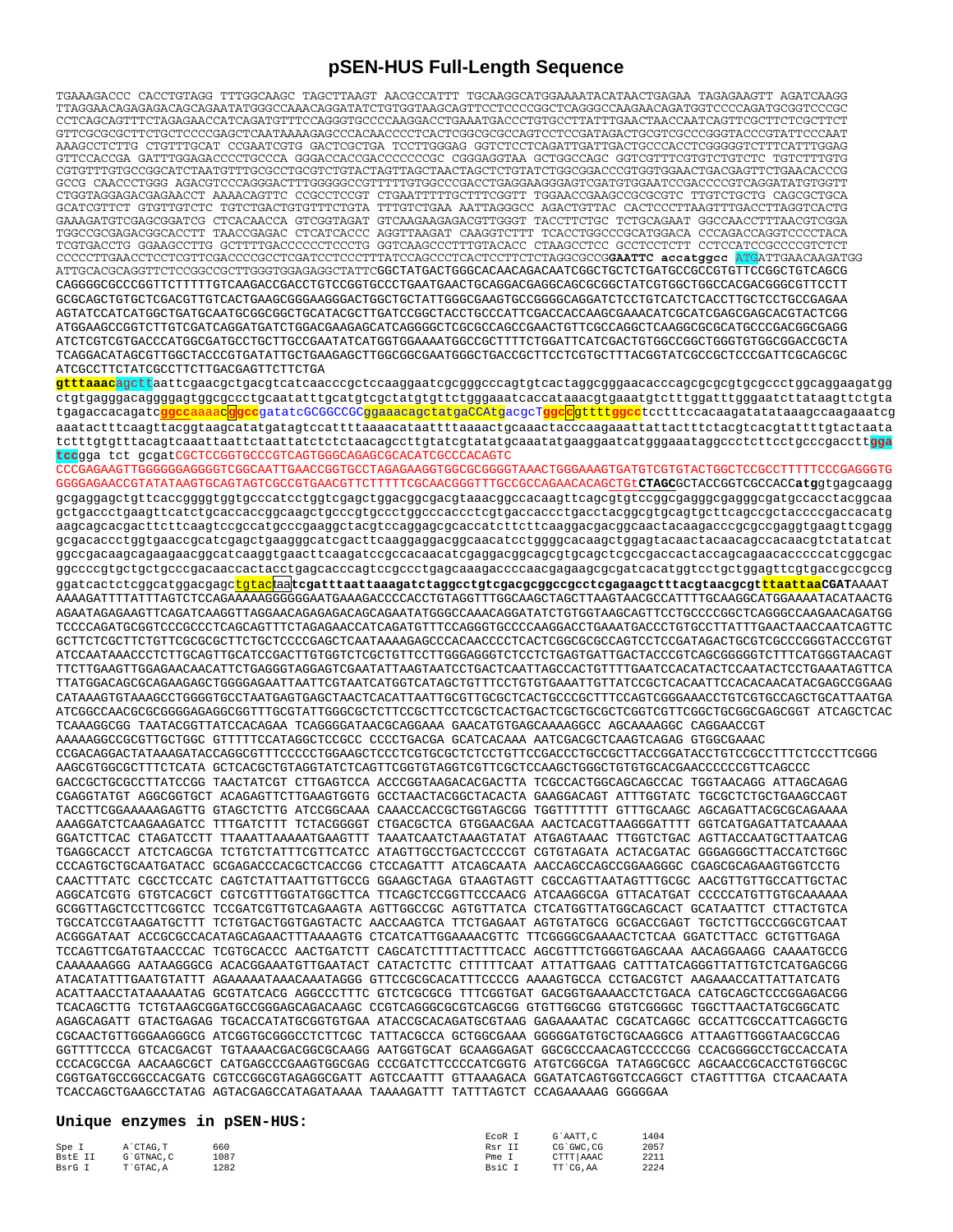| BstB I<br>Bsp120 I<br>Apa I     | TT CG, AA<br>G`GGCC, C<br>G, GGCC `C |                  | 2224<br>2262<br>2266 |              |                                               | Bbv I             | (13)       | 931<br>2177<br>5313 | 939<br>3289<br>5316 | 1614<br>3573<br>5522 | 1656<br>3580<br>6216 |
|---------------------------------|--------------------------------------|------------------|----------------------|--------------|-----------------------------------------------|-------------------|------------|---------------------|---------------------|----------------------|----------------------|
| Sac II                          | CC, GC `GG                           |                  | 2472                 |              |                                               |                   |            | 6827                |                     |                      |                      |
| BstX I                          |                                      | CCAN, NNNN `NTGG | 2494                 |              |                                               | Bcn I             | (18)       | 164                 | 399                 | 400                  | 571                  |
| BamH I                          | $G$ $GATC$ , $C$                     |                  | 2765                 |              |                                               |                   |            | 724                 | 1546                | 1706                 | 3068                 |
| BspM II                         | T`CCGG, A                            |                  | 2768                 |              |                                               |                   |            | 3722                | 4035                | 4270                 | 4271                 |
| BsaB I<br>Mun I                 | C'AATT, G                            | GATNN NNATC      | 2770<br>2853         |              |                                               |                   |            | 5275<br>6858        | 5971<br>7209        | 6322                 | 6823                 |
| Cla I                           | AT CG, AT                            |                  | 3755                 |              |                                               | Bfa I             | (15)       | 31                  | 219                 | 661                  | 673                  |
| Bgl II                          | A GATC, T                            |                  | 3768                 |              |                                               |                   |            | 1394                | 2275                | 2868                 | 3017                 |
| Stu I                           | AGG CCT                              |                  | 3776                 |              |                                               |                   |            | 3772                | 3900                | 4090                 | 5389                 |
| Sal I                           | $G$ TCGA, C                          |                  | 3780                 |              |                                               |                   |            | 5642                | 5977                | 7412                 |                      |
| Acc I                           | GT `MK, AC                           |                  | 3781                 |              |                                               | Bgl I             | (4)        | 2453                | 2504                | 5907                 | 7025                 |
| HinC II                         | GTY RAC                              |                  | 3782                 |              |                                               | Bgl II            | (1)        | 3768                |                     |                      |                      |
| Hind II                         | <b>GTY   RAC</b>                     |                  | 3782                 |              |                                               | Bpm I             | (5)        | 3482                | 3722                | 3837                 | 5857                 |
| PaeR7 I                         | C`TCGA, G                            |                  | 3794<br>3794         |              |                                               |                   |            | 7475<br>476         | 530                 | 1149                 | 2427                 |
| Xho I<br>HinD III               | $C$ TCGA, G<br>A`AGCT, T             |                  | 3800                 |              |                                               | Bsa I             | (7)        | 4325                | 4346                | 5848                 |                      |
| SnaB I                          | TAC GTA                              |                  | 3808                 |              |                                               | BsaA I            | (3)        | 1845                | 2639                | 3808                 |                      |
| Mlu I                           | A`CGCG, T                            |                  | 3812                 |              |                                               | BsaB I            | (1)        | 2770                |                     |                      |                      |
| Sca I                           | AGT ACT                              |                  | 6267                 |              |                                               | BsaH I            | (11)       | 742                 | 1398                | 1541                 | 2234                 |
| Number of enzymes = 29          |                                      |                  |                      |              |                                               |                   |            | 2340                | 6324                | 6706                 | 7010                 |
|                                 |                                      |                  |                      |              |                                               |                   |            | 7193                | 7307                | 7328                 |                      |
|                                 |                                      |                  |                      |              | The following enzymes do not cut in pSEN-HUS: | BsaJ I            | (41)       | 161                 | 240                 | 250                  | 397                  |
|                                 |                                      |                  |                      |              |                                               |                   |            | 461                 | 497                 | 546                  | 547                  |
|                                 |                                      |                  |                      |              |                                               |                   |            | 694<br>747          | 733<br>1167         | 734<br>1236          | 746<br>1245          |
| Avr II                          | Bbs I                                |                  | Bbv II               | Bcl I        | Blp I                                         |                   |            | 1265                | 1266                | 1704                 | 1973                 |
| BsiW I                          | Bsm I                                |                  | Bst1107 I            | Dra III      | Eco72 I                                       |                   |            | 2250                | 2303                | 2469                 | 2761                 |
| Esp I                           | Fse I                                |                  | Hpa I                | Nru I        | Nsi I                                         |                   |            | 2930                | 3036                | 3066                 | 3206                 |
| PflM I                          | Pml I                                |                  | Spl I                | Srf I        | Xca I                                         |                   |            | 3369                | 3393                | 3448                 | 4032                 |
|                                 |                                      |                  |                      |              |                                               |                   |            | 4111                | 4121                | 4268                 | 4331                 |
| pSEN-HUS: sites sorted by name: |                                      |                  |                      |              |                                               |                   |            | 4633                | 5054                | 7128                 | 7206                 |
|                                 |                                      |                  |                      |              |                                               |                   |            | 7212                |                     |                      |                      |
| Aat II                          | (3)                                  | 745              | 2237                 | 6709         |                                               | BsaW I            | (8)        | 1572<br>3025        | 2768<br>5100        | 2785<br>5247         | 2860<br>6078         |
| Acc I                           | (1)                                  | 3781             |                      |              |                                               | BseR I            | (5)        | 464                 | 1293                | 1332                 | 3068                 |
| Acc65 I<br>Aci I                | (2)<br>(83)                          | 401<br>197       | 4272<br>203          | 566          | 588                                           |                   |            | 4334                |                     |                      |                      |
|                                 |                                      | 688              | 727                  | 860          | 901                                           | Bsg I             | (4)        | 2978                | 3166                | 3263                 | 3587                 |
|                                 |                                      | 1042             | 1133                 | 1199         | 1298                                          | BsiC I            | (1)        | 2224                |                     |                      |                      |
|                                 |                                      | 1317             | 1355                 | 1450         | 1513                                          | BsiE I            | (13)       | 592                 | 727                 | 1450                 | 2457                 |
|                                 |                                      | 1607             | 1671                 | 1772         | 1775                                          |                   |            | 2469                | 2781                | 3030                 | 3790                 |
|                                 |                                      | 2015             | 2055                 | 2060         | 2110                                          |                   |            | 4810                | 5234                | 6157                 | 6306                 |
|                                 |                                      | 2126             | 2152                 | 2245         | 2260                                          | BsiHKA I          | (9)        | 7053                |                     | 1844                 | 3647                 |
|                                 |                                      | 2279             | 2465                 | 2469         | 2471                                          |                   |            | 338<br>4209         | 1654<br>5212        | 6373                 | 6458                 |
|                                 |                                      | 2882<br>3297     | 2919<br>3364         | 2999<br>3403 | 3256<br>3541                                  |                   |            | 6955                |                     |                      |                      |
|                                 |                                      | 3654             | 3714                 | 3717         | 3786                                          | BsmA I            | (21)       | 107                 | 475                 | 531                  | 609                  |
|                                 |                                      | 3790             | 4068                 | 4074         | 4370                                          |                   |            | 734                 | 832                 | 949                  | 1073                 |
|                                 |                                      | 4584             | 4687                 | 4743         | 4753                                          |                   |            | 1132                | 1150                | 1328                 | 2428                 |
|                                 |                                      | 4777             | 4820                 | 4827         | 4848                                          |                   |            | 3854                | 3977                | 4324                 | 4345                 |
|                                 |                                      | 4939             | 4967                 | 5094         | 5113                                          |                   |            | 5849                | 6623                | 6776                 | 6820                 |
|                                 |                                      | 5234             | 5344                 | 5479         | 5488                                          | BsmB I            | (7)        | 7492<br>733         | 831                 | 1072                 | 1131                 |
|                                 |                                      | 5850             | 5941                 | 6132<br>6420 | 6178                                          |                   |            | 1329                | 6777                | 6819                 |                      |
|                                 |                                      | 6299<br>6628     | 6343<br>6675         | 6849         | 6529<br>6888                                  | BsmF I            | (12)       | 172                 | 185                 | 564                  | 729                  |
|                                 |                                      | 6898             | 6924                 | 6962         | 6975                                          |                   |            | 764                 | 1205                | 1692                 | 2340                 |
|                                 |                                      | 7001             | 7058                 | 7317         |                                               |                   |            | 2809                | 4043                | 4056                 | 7188                 |
| Afl II                          | (3)                                  | 35               | 1006                 | 3904         |                                               | BsoF I            | (53)       | 727                 | 901                 | 917                  | 920                  |
| Afl III                         | (2)                                  | 3812             | 4894                 |              |                                               |                   |            | 925                 | 928                 | 1133                 | 1450                 |
| Age I                           | (2)                                  | 2860             | 3025                 |              |                                               |                   |            | 1502<br>1645        | 1513<br>1686        | 1603<br>1773         | 1608<br>1776         |
| Aha II                          | (11)                                 | 742              | 1398                 | 1541         | 2234                                          |                   |            | 1779                | 2015                | 2111                 | 2152                 |
|                                 |                                      | 2340<br>7193     | 6324<br>7307         | 6706<br>7328 | 7010                                          |                   |            | 2166                | 2466                | 2469                 | 2999                 |
| Ahd I                           | (4)                                  | 1020             | 4317                 | 4363         | 5787                                          |                   |            | 3197                | 3256                | 3278                 | 3562                 |
| Alu I                           | (39)                                 | 30               | 34                   | 336          | 580                                           |                   |            | 3569                | 3620                | 3623                 | 3717                 |
|                                 |                                      | 668              | 676                  | 1647         | 2105                                          |                   |            | 3787                | 3790                | 4719                 | 4800                 |
|                                 |                                      | 2217             | 2480                 | 3012         | 3058                                          |                   |            | 4818                | 4821                | 4939                 | 5094                 |
|                                 |                                      | 3091             | 3163                 | 3196         | 3412                                          |                   |            | 5237                | 5302                | 5305                 | 5511                 |
|                                 |                                      | 3460             | 3571                 | 3745         | 3802                                          |                   |            | 5839<br>6529        | 6178<br>6816        | 6205<br>6925         | 6300<br>7029         |
|                                 |                                      | 3899<br>4559     | 3903<br>4654         | 4207<br>4718 | 4526<br>4836                                  |                   |            | 7102                |                     |                      |                      |
|                                 |                                      | 5062             | 5152                 | 5198         | 5455                                          | Bsp120 I          | (1)        | 2262                |                     |                      |                      |
|                                 |                                      | 5976             | 6076                 | 6139         | 6818                                          | Bsp1286 I         | (2)        | 1844                | 3647                |                      |                      |
|                                 |                                      | 6837             | 7082                 | 7438         |                                               | BspH I            | (4)        | 5614                | 6622                | 6727                 | 7251                 |
| Alw I                           | (19)                                 | 453              | 1051                 | 1357         | 1719                                          | BspM I            | (2)        | 1428                | 1809                |                      |                      |
|                                 |                                      | 1786             | 1965                 | 2761         | 2772                                          | BspM II           | (1)        | 2768                |                     |                      |                      |
|                                 |                                      | 2778             | 3533                 | 3730         | 5456                                          | Bsr I             | (20)       | 374<br>1685         | 1030<br>2267        | 1058<br>2895         | 1484<br>2916         |
|                                 |                                      | 5542<br>6104     | 5542<br>6419         | 5639<br>6425 | 5640                                          |                   |            | 3650                | 4245                | 4695                 | 5301                 |
| AlwN I                          | (2)                                  | 4028             | 5310                 |              |                                               |                   |            | 5314                | 5428                | 5834                 | 5952                 |
| Apa I                           | (1)                                  | 2266             |                      |              |                                               |                   |            | 5995                | 6262                | 6434                 | 7140                 |
| ApaL I                          | (3)                                  | 5208             | 6454                 | 6951         |                                               | BsrB I            | (6)        | 1042                | 2154                | 2247                 | 4586                 |
| Apo I                           | (2)                                  | 872              | 1404                 |              |                                               |                   |            | 4827                | 6628                |                      |                      |
| Asc I                           | (2)                                  | 368              | 4239                 |              |                                               | BsrD I            | (3)        | 1774                | 5848                | 6022                 |                      |
| Ase I                           | (5)                                  | 2676             | 4537                 | 4665         | 4724                                          | BsrG I<br>BssH II | (1)<br>(6) | 1282<br>317         | 368                 | 1938                 | 2292                 |
| Asp718                          | (2)                                  | 5959<br>401      | 4272                 |              |                                               |                   |            | 4188                | 4239                |                      |                      |
| Ava I                           | (8)                                  | 331              | 397                  | 498          | 2827                                          | BssS I            | (5)        | 2133                | 3218                | 5067                 | 6451                 |
|                                 |                                      | 2929             | 3794                 | 4202         | 4268                                          |                   |            | 6758                |                     |                      |                      |
| Ava II                          | (14)                                 | 186              | 199                  | 254          | 551                                           | BstB I            | (1)        | 2224                |                     |                      |                      |
|                                 |                                      | 690              | 1219                 | 2057         | 3694                                          | BstE II           | (1)        | 1087                |                     |                      |                      |
|                                 |                                      | 4057             | 4070                 | 4125         | 5925                                          | BstN I            | (23)       | 241                 | 548                 | 735                  | 748                  |
|                                 |                                      | 6147             | 7402                 |              |                                               |                   |            | 1169                | 1194                | 1217                 | 1237                 |
| BamH I                          | (1)                                  | 2765             |                      |              |                                               |                   |            | 1267<br>3208        | 1928<br>3320        | 2305<br>3395         | 3083<br>3449         |
| Ban I                           | (18)                                 | 244<br>1540      | 401<br>1575          | 1142<br>2339 | 1397<br>2788                                  |                   |            | 4112                | 4634                | 4922                 | 5043                 |
|                                 |                                      | 2863             | 3073                 | 4115         | 4272                                          |                   |            | 5056                | 7129                | 7406                 |                      |
|                                 |                                      | 4638             | 5735                 | 7009         | 7192                                          | BstU I            | (32)       | 317                 | 319                 | 370                  | 903                  |
|                                 |                                      | 7306             | 7327                 |              |                                               |                   |            | 905                 | 1135                | 1607                 | 1908                 |
| Ban II                          | (8)                                  | 338              | 351                  | 1906         | 2266                                          |                   |            | 1940                | 2260                | 2294                 | 2296                 |
|                                 |                                      | 4209             | 4222                 | 7259         | 7273                                          |                   |            | 2465                | 2471                | 2882                 | 3366                 |
| Bbe I                           | (7)                                  | 1401             | 1544                 | 2343         | 7013                                          |                   |            | 3684                | 3786                | 3814                 | 4188                 |
|                                 |                                      | 7196             | 7310                 | 7331         |                                               |                   |            | 4190                | 4241                | 4741                 | 4743                 |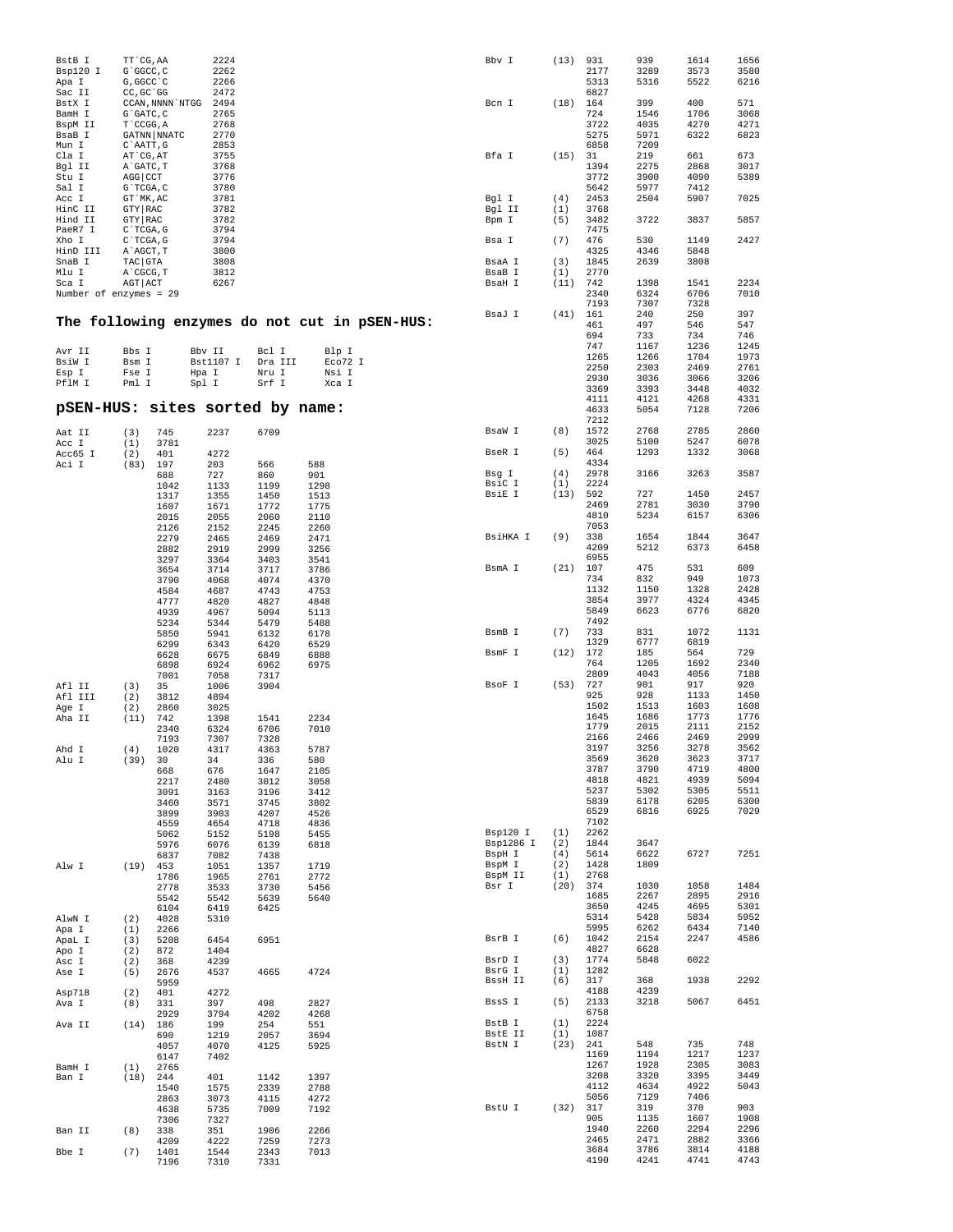|                 |            | 4941<br>6677 | 5522<br>6777 | 5852<br>6779 | 6345<br>6882 | Gsu I              | (5)         | 7342<br>3481 | 3721         | 3838         | 5858         |
|-----------------|------------|--------------|--------------|--------------|--------------|--------------------|-------------|--------------|--------------|--------------|--------------|
| BstX I          | (1)        | 2494         |              |              |              |                    |             | 7476         |              |              |              |
| BstY I          | (12)       | 1712         | 1958         | 2765         | 2771         | Hae I              | (8)         | 584          | 1111         | 1623         | 2507         |
|                 |            | 3537<br>5632 | 3768<br>5644 | 5535<br>6412 | 5546<br>6429 | Hae II             | (12)        | 3776<br>925  | 4909<br>1401 | 4920<br>1544 | 5372<br>2343 |
| Bsu36 I         | (2)        | 781          | 1018         |              |              |                    |             | 3023         | 4772         | 5142         | 7013         |
| Cac8 I          | (48)       | 28           | 32           | 319          | 370          |                    |             | 7196         | 7250         | 7310         | 7331         |
|                 |            | 582          | 586          | 631          | 650          | Hae III            | (42)        | 129          | 173          | 584          | 726          |
|                 |            | 1199         | 1435         | 1621         | 1840         |                    |             | 762          | 774          | 987          | 1111         |
|                 |            | 1906<br>1985 | 1912<br>1989 | 1940<br>2043 | 1944<br>2262 |                    |             | 1132<br>2014 | 1197<br>2041 | 1449<br>2264 | 1623<br>2447 |
|                 |            | 2294         | 2298         | 2496         | 3161         |                    |             | 2456         | 2468         | 2498         | 2507         |
|                 |            | 3194         | 3242         | 3566         | 3573         |                    |             | 2744         | 3111         | 3211         | 3500         |
|                 |            | 3897         | 3901         | 4190         | 4241         |                    |             | 3612         | 3776         | 3789         | 3999         |
|                 |            | 4687<br>4948 | 4716<br>5508 | 4825<br>5899 | 4911<br>6912 |                    |             | 4044<br>4938 | 4735<br>5372 | 4909<br>5830 | 4920<br>5910 |
|                 |            | 7060         | 7080         | 7084         | 7180         |                    |             | 6177         | 6764         | 7062         | 7211         |
|                 |            | 7221         | 7269         | 7311         | 7341         |                    |             | 7219         | 7343         |              |              |
| Cfr10 I         | (9)        | 629          | 1860         | 2041         | 2860         | Hga I              | (11)        | 381          | 642          | 895          | 2499         |
|                 |            | 3025<br>7339 | 3188         | 5867         | 7330         |                    |             | 3791<br>6314 | 4252         | 5004<br>7341 | 5582         |
| Cla I           | (1)        | 3755         |              |              |              | HgiA I             | (9)         | 338          | 6872<br>1654 | 1844         | 3647         |
| Csp6 I          | (12)       | 402          | 658          | 1283         | 1846         |                    |             | 4209         | 5212         | 6373         | 6458         |
|                 |            | 2647         | 2910         | 3466         | 3748         |                    |             | 6955         |              |              |              |
|                 |            | 4273         | 6266         | 6942         | 7453         | HgiE II            | (2)         | 5473         | 6953         |              |              |
| Dde I           | (21)       | 75<br>781    | 167<br>1018  | 208<br>1290  | 476<br>2204  | Hha I              | (53)        | 319<br>648   | 321<br>905   | 370<br>924   | 372<br>1400  |
|                 |            | 3641         | 3659         | 3944         | 4038         |                    |             | 1535         | 1543         | 1607         | 1644         |
|                 |            | 4079         | 4348         | 4419         | 5169         |                    |             | 1910         | 1940         | 1942         | 2170         |
|                 |            | 5578         | 5744         | 6284         | 6710         |                    |             | 2294         | 2296         | 2302         | 2342         |
| Dpn I           | (34)       | 6945<br>94   | 459          | 1046         | 1178         |                    |             | 2810<br>3368 | 2882<br>3684 | 3022<br>4190 | 3327<br>4192 |
|                 |            | 1363         | 1714         | 1792         | 1873         |                    |             | 4241         | 4243         | 4518         | 4678         |
|                 |            | 1882         | 1960         | 2443         | 2767         |                    |             | 4743         | 4771         | 4804         | 5074         |
|                 |            | 2773         | 2780         | 3539         | 3687         |                    |             | 5141         | 5241         | 5415         | 5524         |
|                 |            | 3725<br>5537 | 3770<br>5548 | 3964<br>5556 | 5462<br>5634 |                    |             | 5917<br>6779 | 6010<br>6882 | 6347<br>7012 | 6679<br>7033 |
|                 |            | 5646         | 5751         | 6092         | 6110         |                    |             | 7166         | 7195         | 7249         | 7309         |
|                 |            | 6156         | 6414         | 6431         | 6467         |                    |             | 7330         |              |              |              |
|                 |            | 7052         | 7276         |              |              | HinC II            | (1)         | 3782         |              |              |              |
| DpnII           | (34)       | 92           | 457          | 1044         | 1176         | Hind II            | (1)         | 3782         |              |              |              |
|                 |            | 1361<br>1880 | 1712<br>1958 | 1790<br>2441 | 1871<br>2765 | HinD III<br>Hinf I | (1)<br>(18) | 3800<br>442  | 450          | 791          | 802          |
|                 |            | 2771         | 2778         | 3537         | 3685         |                    |             | 2026         | 2160         | 2255         | 2413         |
|                 |            | 3723         | 3768         | 3962         | 5460         |                    |             | 2728         | 4429         | 4451         | 4472         |
|                 |            | 5535         | 5546         | 5554         | 5632         |                    |             | 4729         | 4794         | 4869         | 5265         |
|                 |            | 5644<br>6154 | 5749<br>6412 | 6090<br>6429 | 6108<br>6465 | HinI I             | (11)        | 5782<br>742  | 7420<br>1398 | 1541         | 2234         |
|                 |            | 7050         | 7274         |              |              |                    |             | 2340         | 6324         | 6706         | 7010         |
| Dra I           | (6)        | 2211         | 2584         | 2597         | 5653         |                    |             | 7193         | 7307         | 7328         |              |
|                 |            | 5672         | 6364         |              |              | HinP I             | (53)        | 317          | 319          | 368          | 370          |
| Drd I<br>Dsa I  | (3)<br>(5) | 1568<br>694  | 5002<br>1973 | 6871<br>2469 | 3036         |                    |             | 646<br>1533  | 903<br>1541  | 922<br>1605  | 1398<br>1642 |
|                 |            | 7212         |              |              |              |                    |             | 1908         | 1938         | 1940         | 2168         |
| Eae I           | (19)       | 582          | 724          | 1109         | 1130         |                    |             | 2292         | 2294         | 2300         | 2340         |
|                 |            | 1447         | 1621         | 2012         | 2039         |                    |             | 2808         | 2880         | 3020         | 3325         |
|                 |            | 2445<br>3109 | 2454<br>3498 | 2466<br>3787 | 2496<br>4733 |                    |             | 3366<br>4239 | 3682<br>4241 | 4188<br>4516 | 4190<br>4676 |
|                 |            | 6175         | 7209         | 7341         |              |                    |             | 4741         | 4769         | 4802         | 5072         |
| Eag I           | (5)        | 724          | 1447         | 2454         | 2466         |                    |             | 5139         | 5239         | 5413         | 5522         |
|                 |            | 3787         |              |              |              |                    |             | 5915         | 6008         | 6345         | 6677         |
| Ear I           | (9)        | 1070<br>2753 | 1311<br>4516 | 1885<br>4778 | 2095<br>6582 |                    |             | 6777<br>7164 | 6880<br>7193 | 7010<br>7247 | 7031<br>7307 |
|                 |            | 7070         |              |              |              |                    |             | 7328         |              |              |              |
| Eco47 III       | (3)        | 923          | 3021         | 7248         |              | Hpa II             | (40)        | 163          | 398          | 569          | 630          |
| Eco57 I         | (8)        | 1686         | 2118         | 3190         | 3236         |                    |             | 723          | 1401         | 1446         | 1523         |
| ECON I          | (3)        | 3433<br>784  | 5441<br>1392 | 6455<br>2871 | 7459         |                    |             | 1545<br>1861 | 1573<br>2042 | 1704<br>2769 | 1794<br>2786 |
| Eco0109 I       | (6)        | 254          | 1219         | 2743         | 4125         |                    |             | 2861         | 3026         | 3066         | 3129         |
|                 |            | 6763         | 7217         |              |              |                    |             | 3189         | 3720         | 4034         | 4269         |
| ECOR I          | (1)        | 1404         |              |              |              |                    |             | 4612         | 5101         | 5248         | 5274         |
| ECOR II         | $(23)$ 239 | 1167         | 546<br>1192  | 733<br>1215  | 746<br>1235  |                    |             | 5464<br>6079 | 5868<br>6321 | 5902<br>6822 | 5969<br>6856 |
|                 |            | 1265         | 1926         | 2303         | 3081         |                    |             | 7208         | 7331         | 7340         | 7355         |
|                 |            | 3206         | 3318         | 3393         | 3447         | Hph I              | (20)        | 1157         | 1183         | 1401         | 1720         |
|                 |            | 4110         | 4632         | 4920         | 5041         |                    |             | 2374         | 3051         | 3056         | 3384         |
|                 |            | 5054         | 7127         | 7404         |              |                    |             | 3408         | 3537         | 5631         | 5858         |
| ECOR V<br>Ehe I | (4)<br>(7) | 140<br>1399  | 2461<br>1542 | 4010<br>2341 | 7395<br>7011 |                    |             | 6272<br>6806 | 6480<br>7299 | 6513<br>7344 | 6797<br>7425 |
|                 |            | 7194         | 7308         | 7329         |              | Kas I              | (7)         | 1397         | 1540         | 2339         | 7009         |
| Fnu4H I         | (53)       | 727          | 901          | 917          | 920          |                    |             | 7192         | 7306         | 7327         |              |
|                 |            | 925          | 928          | 1133         | 1450<br>1608 | Kpn I              | (2)         | 405          | 4276         |              | 673          |
|                 |            | 1502<br>1645 | 1513<br>1686 | 1603<br>1773 | 1776         | Mae I              | (15)        | 31<br>1394   | 219<br>2275  | 661<br>2868  | 3017         |
|                 |            | 1779         | 2015         | 2111         | 2152         |                    |             | 3772         | 3900         | 4090         | 5389         |
|                 |            | 2166         | 2466         | 2469         | 2999         |                    |             | 5642         | 5977         | 7412         |              |
|                 |            | 3197         | 3256         | 3278         | 3562         | Mae II             | (19)        | 742          | 1081         | 1122         | 1657         |
|                 |            | 3569<br>3787 | 3620<br>3790 | 3623<br>4719 | 3717<br>4800 |                    |             | 1844<br>2638 | 2234<br>2975 | 2390<br>3102 | 2633<br>3315 |
|                 |            | 4818         | 4821         | 4939         | 5094         |                    |             | 3486         | 3807         | 5597         | 6013         |
|                 |            | 5237         | 5302         | 5305         | 5511         |                    |             | 6386         | 6706         | 7148         |              |
|                 |            | 5839         | 6178         | 6205         | 6300         | Mae III            | (26)        | 39           | 994          | 1022         | 1087         |
|                 |            | 6529<br>7102 | 6816         | 6925         | 7029         |                    |             | 1231<br>2555 | 1661<br>2634 | 1967<br>3220 | 2270<br>3709 |
| Fok I           | (13)       | 423          | 1140         | 1300         | 1865         |                    |             | 3808         | 3908         | 4386         | 5250         |
|                 |            | 1890         | 3065         | 3431         | 4293         |                    |             | 5313         | 5429         | 5712         | 6043         |
|                 |            | 5753         | 5934         | 6221         | 6864         |                    |             | 6101         | 6254         | 6442         | 6830         |
| Fsp I           | (3)        | 7108<br>1643 | 6009         | 7032         |              | Mbo I              | $(34)$ 92   | 7121         | 7141<br>457  | 1044         | 1176         |
| Gdi II          | (21)       | 723          | 725          | 1129         | 1446         |                    |             | 1361         | 1712         | 1790         | 1871         |
|                 |            | 1448         | 2011         | 2038         | 2446         |                    |             | 1880         | 1958         | 2441         | 2765         |
|                 |            | 2453         | 2455         | 2465         | 2467         |                    |             | 2771         | 2778         | 3537         | 3685         |
|                 |            | 2495         | 3110         | 3497         | 3786         |                    |             | 3723         | 3768         | 3962         | 5460         |
|                 |            | 3788         | 4734         | 6174         | 7210         |                    |             | 5535         | 5546         | 5554         | 5632         |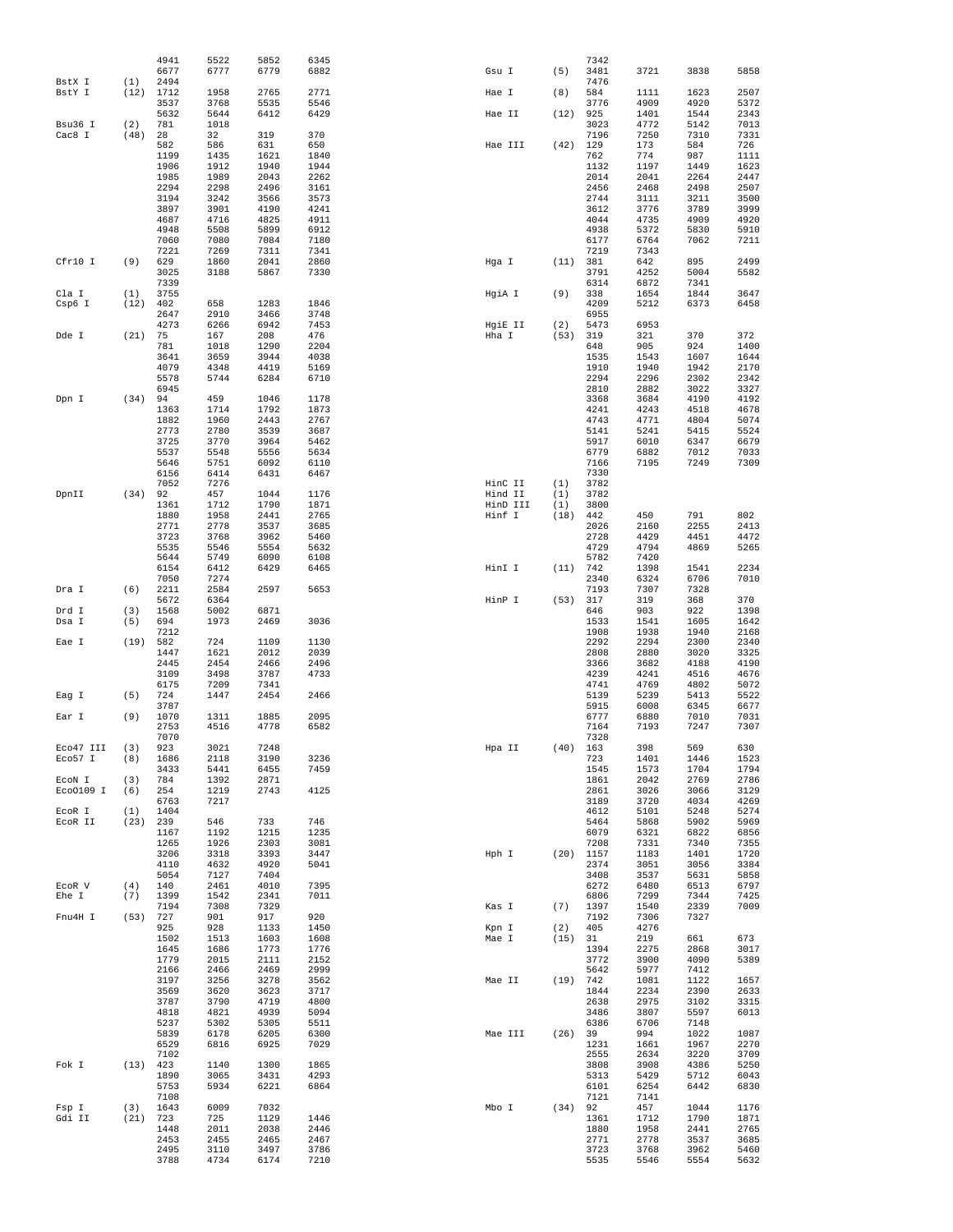| Pme I              | (1)         | 2211                |                      |              |              |                  |             |              | Site usage in pSEN-HUS: |              |              |
|--------------------|-------------|---------------------|----------------------|--------------|--------------|------------------|-------------|--------------|-------------------------|--------------|--------------|
| Ple I              | (3)         | 6177<br>7219<br>799 | 6764<br>7343<br>4437 | 7062<br>5273 | 7211         | Xmn I            | (3)         | 3787<br>4500 | 4538                    | 6386         |              |
|                    |             | 4044<br>4938        | 4735<br>5372         | 4909<br>5830 | 4920<br>5910 | Xma I<br>Xma III | (2)<br>(5)  | 397<br>724   | 4268<br>1447            | 2454         | 2466         |
|                    |             | 2744<br>3612        | 3111<br>3776         | 3211<br>3789 | 3500<br>3999 |                  |             | 3537<br>5632 | 3768<br>5644            | 5535<br>6412 | 5546<br>6429 |
|                    |             | 2014<br>2456        | 2041<br>2468         | 2264<br>2498 | 2447<br>2507 | Xho I<br>Xho II  | (1)<br>(12) | 3794<br>1712 | 1958                    | 2765         | 2771         |
|                    |             | 762<br>1132         | 774<br>1197          | 987<br>1449  | 1111<br>1623 | Xba I            | (2)         | 5959<br>218  | 4089                    |              |              |
| Pal I              | (42)        | 129                 | 173                  | 584          | 726          | Vsp I            | (5)         | 2676         | 4537                    | 4665         | 4724         |
| Pac I<br>PaeR7 I   | (2)<br>(1)  | 3764<br>3794        | 3822                 |              |              |                  |             | 1977<br>5492 | 3520<br>5522            | 4016         | 5483         |
| NspH I             | (5)         | 1946<br>7182        | 2360                 | 4898         | 6815         | Tth111 II        | (10)        | 4261<br>146  | 422                     | 613          | 632          |
|                    |             | 6422                | 6888                 | 7082         | 7438         | Tth111 I         | (5)         | 390          | 811                     | 1217         | 1659         |
| NspB II            | (12)        | 588<br>4370         | 1647<br>4718         | 2471<br>5236 | 3012<br>5481 |                  |             | 2270<br>6043 | 2634<br>6254            | 3220<br>6830 | 3709<br>7141 |
|                    |             | 7178                |                      |              |              | Tsp45 I          | (12)        | 1022         | 1231                    | 1661         | 1967         |
| Not I<br>Nsp7524 I | (2)<br>(5)  | 2466<br>1942        | 3787<br>2356         | 4894         | 6811         |                  |             | 2255<br>4729 | 2413<br>4869            | 2728         | 4472         |
|                    |             | 7218                | 7308                 | 7329         |              | Tfi I            | (10)        | 442          | 802                     | 2026         | 2160         |
|                    |             | 4965<br>6083        | 5737<br>6673         | 5831<br>7011 | 5872<br>7194 |                  |             | 3755<br>4994 | 3781<br>6438            | 3795         | 4432         |
|                    |             | 4117                | 4274                 | 4640         | 4926         |                  |             | 3381         | 3408                    | 3423         | 3552         |
|                    |             | 2767<br>3075        | 2790<br>3613         | 2865<br>4059 | 2917<br>4072 |                  |             | 1654<br>2032 | 1810<br>2224            | 1834<br>2541 | 1870<br>3087 |
|                    |             | 1542                | 1577                 | 2264         | 2341         | Taq I            | (22)        | 794          | 1038                    | 1349         | 1360         |
|                    |             | 521<br>893          | 552<br>1144          | 692<br>1221  | 761<br>1399  |                  |             | 2250<br>4331 | 2761                    | 3036         | 4121         |
| Nla IV             | (39)        | 188                 | 201                  | 246          | 403          | Sty I            | (9)         | 250          | 461                     | 1245         | 1973         |
|                    |             | 6233<br>7182        | 6626<br>7255         | 6731         | 6815         | Ssp I<br>Stu I   | (3)<br>(1)  | 2351<br>3776 | 4437                    | 6591         |              |
|                    |             | 5618                | 6109                 | 6119         | 6197         | Sph I            | (2)         | 1946         | 7182                    |              |              |
|                    |             | 3304<br>3931        | 3499<br>4385         | 3694<br>4552 | 3739<br>4898 | SnaB I<br>Spe I  | (1)<br>(1)  | 3808<br>660  |                         |              |              |
|                    |             | 2491                | 2735                 | 3040         | 3274         | Sma I            | (2)         | 399          | 4270                    |              |              |
| Nla III            | (30)        | 62<br>1946          | 1205<br>1977         | 1415<br>2003 | 1760<br>2360 | Sfi I            | (2)         | 6028<br>2453 | 7446<br>2504            |              |              |
| NgoM I<br>Nhe I    | (3)<br>(2)  | 629<br>30           | 2041<br>3899         | 7339         |              | Sfc I            | (10)        | 15<br>1590   | 917<br>3884             | 925<br>5159  | 1101<br>5350 |
| Nde I              | (2)         | 2568                | 6958                 |              |              |                  |             | 7327         | 7339                    |              |              |
| Nco I              | (2)         | 6857<br>1973        | 7208<br>3036         |              |              |                  |             | 4990<br>6843 | 6042<br>6935            | 6235<br>6973 | 6482<br>7011 |
|                    |             | 5274                | 5970                 | 6321         | 6822         |                  |             | 3428         | 3527                    | 4056         | 4314         |
|                    |             | 723<br>3721         | 1545<br>4034         | 1705<br>4269 | 3067<br>4270 |                  |             | 1500<br>1971 | 1755<br>2178            | 1839<br>3137 | 1903<br>3413 |
| Nci I              | (18)        | 163                 | 398                  | 399          | 570          | SfaN I           | (26)        | 185          | 444                     | 641          | 938          |
| Nar I              | (7)         | 1398<br>7193        | 1541<br>7307         | 2340<br>7328 | 7010         |                  |             | 4633<br>7212 | 5054                    | 7128         | 7206         |
| Nae I              | (3)         | 631                 | 2043                 | 7341         |              |                  |             | 4111         | 4121                    | 4268         | 4331         |
| Mun I              | (1)         | 6422<br>2853        | 6888                 | 7082         | 7438         |                  |             | 2930<br>3369 | 3036<br>3393            | 3066<br>3448 | 3206<br>4032 |
|                    |             | 4370                | 4718                 | 5236         | 5481         |                  |             | 2250         | 2303                    | 2469         | 2761         |
| MspAl I            | (12)        | 7208<br>588         | 7331<br>1647         | 7340<br>2471 | 7355<br>3012 |                  |             | 747<br>1265  | 1167<br>1266            | 1236<br>1704 | 1245<br>1973 |
|                    |             | 6079                | 6321                 | 6822         | 6856         |                  |             | 694          | 733                     | 734          | 746          |
|                    |             | 4612<br>5464        | 5101<br>5868         | 5248<br>5902 | 5274<br>5969 | Sec I            | (41)        | 161<br>461   | 240<br>497              | 250<br>546   | 397<br>547   |
|                    |             | 3189                | 3720                 | 4034         | 4269         |                  |             | 7406         |                         |              |              |
|                    |             | 1861<br>2861        | 2042<br>3026         | 2769<br>3066 | 2786<br>3129 |                  |             | 5056<br>6822 | 5274<br>6857            | 5970<br>7129 | 6321<br>7208 |
|                    |             | 1545                | 1573                 | 1704         | 1794         |                  |             | 4270         | 4634                    | 4922         | 5043         |
| Msp I              | (40)        | 163<br>723          | 398<br>1401          | 569<br>1446  | 630<br>1523  |                  |             | 3208<br>3721 | 3320<br>4034            | 3395<br>4112 | 3449<br>4269 |
|                    |             | 6198                |                      |              |              |                  |             | 1928         | 2305                    | 3067         | 3083         |
| Msl I              | (5)         | 6916<br>1978        | 7113<br>2389         | 7383<br>3524 | 6039         |                  |             | 748<br>1237  | 1169<br>1267            | 1194<br>1545 | 1217<br>1705 |
|                    |             | 5652<br>5959        | 5657<br>5998         | 5671<br>6363 | 5724<br>6735 | ScrF I           | (41)        | 163<br>548   | 241<br>570              | 398<br>723   | 399<br>735   |
|                    |             | 4537                | 4665                 | 4724         | 5600         | Sca I            | (1)         | 6267         |                         |              |              |
|                    |             | 2596<br>3818        | 2676<br>3822         | 3760<br>3905 | 3764<br>4439 |                  |             | 5829<br>6763 | 5908<br>7060            | 5925<br>7217 | 6147<br>7402 |
|                    |             | 1173                | 2210                 | 2219         | 2583         |                  |             | 4042         | 4057                    | 4070         | 4125         |
| Msc I<br>Mse I     | (3)<br>(31) | 584<br>36           | 1111<br>1007         | 1623<br>1119 | 1149         |                  |             | 2057<br>3210 | 2262<br>3611            | 2263<br>3694 | 2743<br>3997 |
|                    |             | 7356                |                      |              |              |                  |             | 773          | 985                     | 1196         | 1219         |
|                    |             | 5326<br>6159        | 5726<br>6754         | 5807<br>6812 | 5953<br>7072 | Sau96 I          | (32)        | 127<br>254   | 171<br>551              | 186<br>690   | 199<br>760   |
|                    |             | 4303<br>4743        | 4792                 | 5002         | 5075         |                  |             | 6154<br>7050 | 6412<br>7274            |              |              |
|                    |             | 3802                | 4087<br>4330         | 4239<br>4354 | 4258<br>4414 |                  |             | 5644         | 5749                    | 6090<br>6429 | 6108<br>6465 |
|                    |             | 3046<br>3364        | 3127<br>3376         | 3133<br>3427 | 3226<br>3547 |                  |             | 3723<br>5535 | 3768<br>5546            | 3962<br>5554 | 5460<br>5632 |
|                    |             | 2517                | 2755                 | 2836         | 2925         |                  |             | 2771         | 2778                    | 3537         | 3685         |
|                    |             | 1367<br>1592        | 1374<br>1949         | 1390<br>2141 | 1456<br>2317 |                  |             | 1361<br>1880 | 1712<br>1958            | 1790<br>2441 | 1871<br>2765 |
|                    |             | 1313                | 1319                 | 1349         | 1352         | Sau3A I          | (34)        | 92           | 457                     | 1044         | 1176         |
|                    |             | 510<br>1168         | 566<br>1271          | 776<br>1304  | 872<br>1310  | Sal I<br>Sap I   | (1)<br>(4)  | 3780<br>1885 | 2095                    | 4516         | 4778         |
|                    |             | 432                 | 460                  | 484          | 506          | Sac II           | (1)         | 2472         |                         |              |              |
| Mnl I              | (61)        | 5108<br>167         | 5292<br>216          | 368          | 387          | Rsr II<br>Sac I  | (1)<br>(2)  | 2057<br>338  | 4209                    |              |              |
| Mme I              | (6)         | 829                 | 1106                 | 4333         | 4385         |                  |             | 4274         | 6267                    | 6943         | 7454         |
| Mlu I              | (1)         | 6461<br>3812        | 6570                 | 7058         | 7270         | Rsa I            | (12)        | 403<br>2648  | 659<br>2911             | 1284<br>3467 | 1847<br>3749 |
|                    |             | 3326<br>4766        | 3329<br>5555         | 3522<br>5628 | 4532<br>6383 | Pvu II           | (5)         | 1647<br>7438 | 3012                    | 4718         | 7082         |
|                    |             | 2193                | 2323                 | 2741         | 3281         | Pvu I            | (3)         | 2781         | 6157                    | 7053         |              |
| Mbo II             | (20)        | 7050<br>1086        | 7274<br>1299         | 1901         | 2111         | PspA I<br>Pst I  | (2)<br>(4)  | 397<br>921   | 4268<br>929             | 1105         | 1594         |
|                    |             | 6154                | 6412                 | 6429         | 6465         | Psp1406 I        | (3)         | 2975         | 6013                    | 6386         |              |
|                    |             | 5644                | 5749                 | 6090         | 6108         | PpuM I           | (3)         | 254          | 1219                    | 4125         |              |